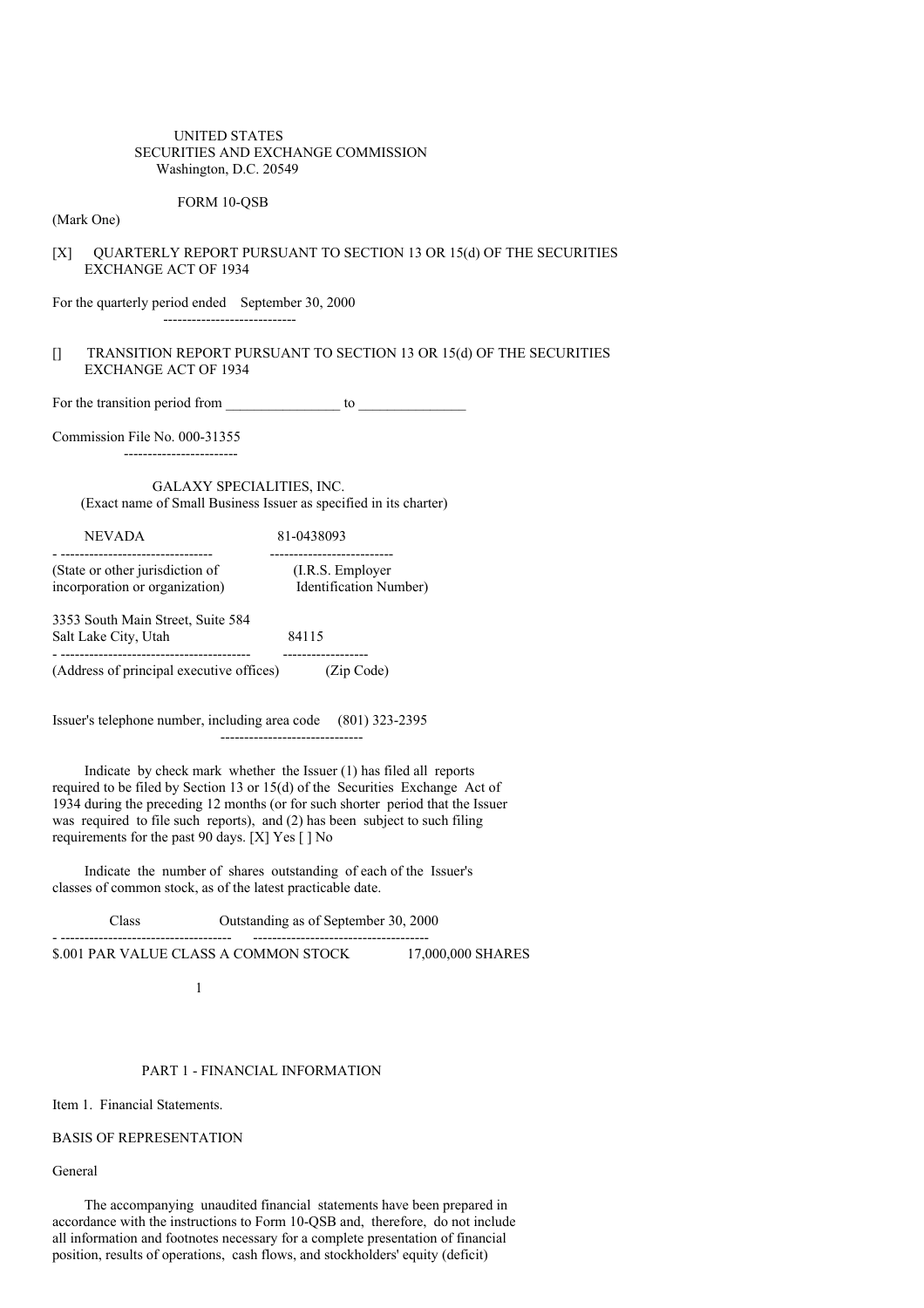in conformity with generally accepted accounting principles. In the opinion of management, all adjustments considered necessary for a fair presentation of the results of operations and financial position have been included, and all such adjustments are of a normal recurring nature. Operating results for the three months ended September 30, 2000, are not necessarily indicative of the results that can be expected for the year ending June 30, 2001.

2

# GALAXY SPECIALTIES, INC. (A Development Stage Company) BALANCE SHEETS

<TABLE> <CAPTION>

|                                                                                                    | September 30, June 30,<br>$2000\qquad \qquad 2000$                                                                                                                                                                                                                                                                                                                                                                                                               |                            |          |
|----------------------------------------------------------------------------------------------------|------------------------------------------------------------------------------------------------------------------------------------------------------------------------------------------------------------------------------------------------------------------------------------------------------------------------------------------------------------------------------------------------------------------------------------------------------------------|----------------------------|----------|
| <b>ASSETS</b>                                                                                      | ----------------- -----------------                                                                                                                                                                                                                                                                                                                                                                                                                              | (Unaudited) (Audited)      |          |
| <b>CURRENT ASSETS</b>                                                                              |                                                                                                                                                                                                                                                                                                                                                                                                                                                                  |                            |          |
| <s></s>                                                                                            | $\langle C \rangle$ $\langle C \rangle$                                                                                                                                                                                                                                                                                                                                                                                                                          |                            |          |
| Cash in bank                                                                                       | $\begin{array}{ccc} \text{\$} & & \text{\$} & \text{\$} & \text{\$} & \text{\$} \\ \text{\$} & & \text{\$} & \text{\$} & \text{\$} & \text{\$} \\ \end{array}$                                                                                                                                                                                                                                                                                                   |                            |          |
|                                                                                                    | $\begin{array}{ccc} \text{\$} & & \text{\$} & \text{\$} & \text{\$} & \text{\$} & \text{\$} & \text{\$} & \text{\$} & \text{\$} & \text{\$} & \text{\$} & \text{\$} & \text{\$} & \text{\$} & \text{\$} & \text{\$} & \text{\$} & \text{\$} & \text{\$} & \text{\$} & \text{\$} & \text{\$} & \text{\$} & \text{\$} & \text{\$} & \text{\$} & \text{\$} & \text{\$} & \text{\$} & \text{\$} & \text{\$} & \text{\$} & \text{\$} & \text{\$} & \text{\$} & \text$ | ========================   |          |
| LIABILITIES & EQUITY (DEFICIT)<br><b>CURRENT LIABILITIES</b>                                       |                                                                                                                                                                                                                                                                                                                                                                                                                                                                  |                            |          |
| Accounts payable - related party (Note 4)                                                          |                                                                                                                                                                                                                                                                                                                                                                                                                                                                  | $$28,000 \text{ } $28,000$ |          |
| TOTAL CURRENT LIABILITIES 28,000 28,000                                                            |                                                                                                                                                                                                                                                                                                                                                                                                                                                                  |                            |          |
| STOCKHOLDERS' EQUITY (DEFICIT)<br>Common Stock \$.001 par value:<br>Authorized - 20,000,000 shares |                                                                                                                                                                                                                                                                                                                                                                                                                                                                  |                            |          |
| Issued and outstanding 17,000,000 shares                                                           |                                                                                                                                                                                                                                                                                                                                                                                                                                                                  | 17,000 17,000              |          |
| Deficit accumulated during the development stage (45,000) (45,000) (45,000)                        |                                                                                                                                                                                                                                                                                                                                                                                                                                                                  |                            |          |
| TOTAL STOCKHOLDERS' EQUITY (DEFICIT) (28,000)                                                      |                                                                                                                                                                                                                                                                                                                                                                                                                                                                  |                            | (28,000) |
|                                                                                                    | $\begin{array}{ccc} \text{\$} & & \text{\$} & \text{\$} & \text{\$} & \text{\$} & \text{\$} & \text{\$} & \text{\$} & \text{\$} & \text{\$} & \text{\$} & \text{\$} & \text{\$} & \text{\$} & \text{\$} & \text{\$} & \text{\$} & \text{\$} & \text{\$} & \text{\$} & \text{\$} & \text{\$} & \text{\$} & \text{\$} & \text{\$} & \text{\$} & \text{\$} & \text{\$} & \text{\$} & \text{\$} & \text{\$} & \text{\$} & \text{\$} & \text{\$} & \text{\$} & \text$ |                            |          |
| $<$ TABLE>                                                                                         |                                                                                                                                                                                                                                                                                                                                                                                                                                                                  |                            |          |

See Notes to Financial Statements.

3

GALAXY SPECIALTIES, INC. (A Development Stage Company) STATEMENTS OF OPERATIONS (Unaudited)

<TABLE> <CAPTION>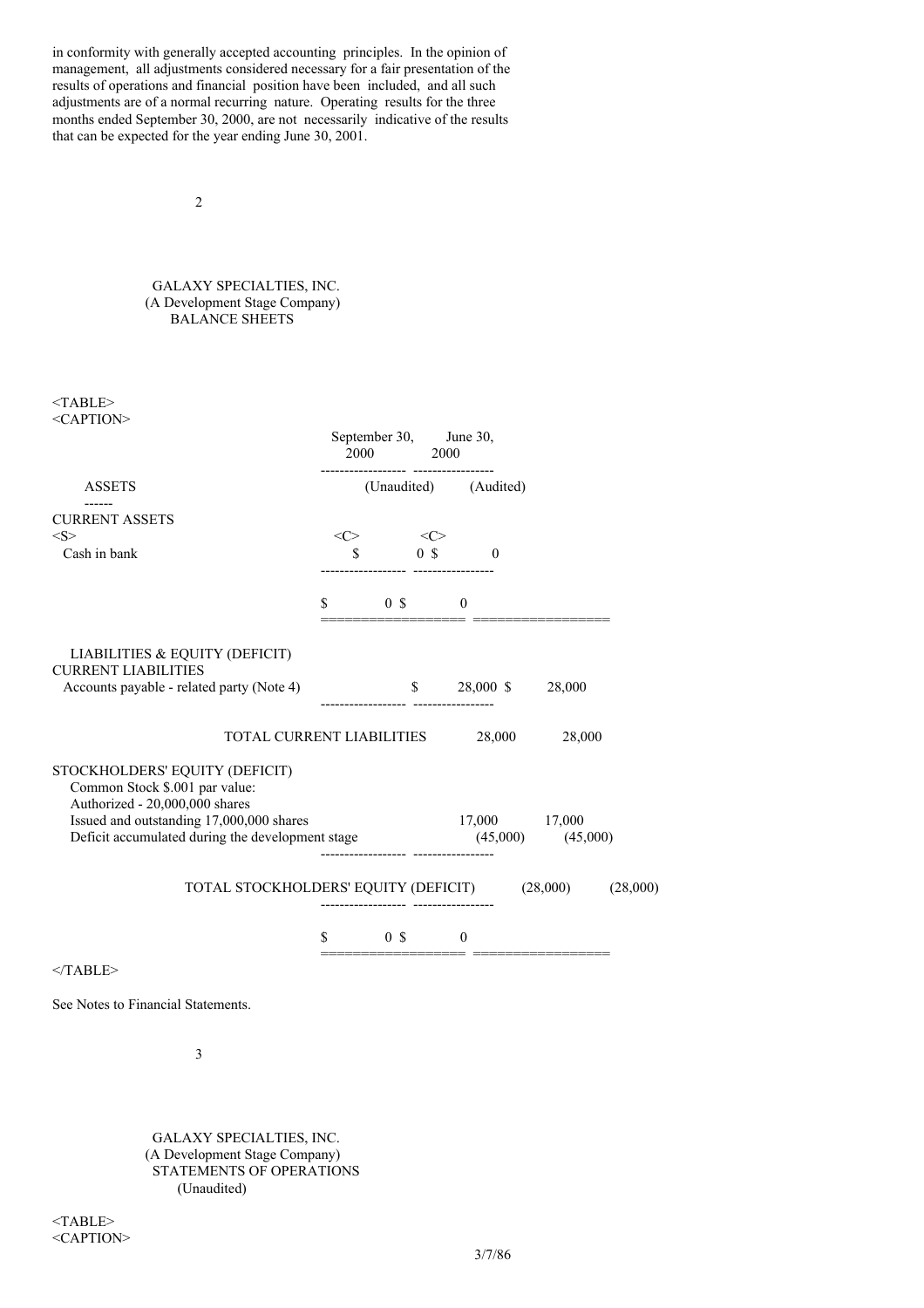|                                                                                                          |               | Three Months Ended<br>September 30,<br>2000 1999                                              |                           | (Date of<br>inception) to<br>9/30/00 |                            |                                      |                  |
|----------------------------------------------------------------------------------------------------------|---------------|-----------------------------------------------------------------------------------------------|---------------------------|--------------------------------------|----------------------------|--------------------------------------|------------------|
| $<\!\!S\!\!>$                                                                                            | $<\!\!C\!\!>$ | $\langle C \rangle$                                                                           |                           | $<\infty$                            |                            |                                      |                  |
| Net sales<br>Cost of sales                                                                               | \$            | $0 \quad$ \$ $0 \quad$ \$<br>$\mathbf{0}$                                                     | $\overline{0}$            |                                      | $\bf{0}$<br>$\bf{0}$       |                                      |                  |
| <b>GROSS PROFIT</b>                                                                                      |               | $\overline{0}$                                                                                |                           | $\overline{0}$                       |                            | $\boldsymbol{0}$                     |                  |
| General & administrative expenses                                                                        |               |                                                                                               | $\boldsymbol{0}$          |                                      | $\overline{0}$             | 45,000                               |                  |
| NET LOSS \$                                                                                              |               |                                                                                               | $0 \quad$ \$ $0 \quad$ \$ |                                      | (45,000)                   |                                      |                  |
| BASIC AND DILUTED (LOSS) PER COMMON SHARE<br>Net income (loss) per weighted average share                |               | \$                                                                                            | $(.000)$ \$               |                                      | (.000)                     |                                      |                  |
| Weighted average number of common shares used to compute<br>net income (loss) per weighted average share |               |                                                                                               | 17,000,000                |                                      | 17,000,000                 |                                      |                  |
| $<$ /TABLE>                                                                                              |               |                                                                                               |                           |                                      |                            |                                      |                  |
|                                                                                                          |               |                                                                                               |                           |                                      |                            |                                      |                  |
|                                                                                                          |               |                                                                                               |                           |                                      |                            |                                      |                  |
| See Notes to Financial Statements.                                                                       |               |                                                                                               |                           |                                      |                            |                                      |                  |
| 4                                                                                                        |               |                                                                                               |                           |                                      |                            |                                      |                  |
|                                                                                                          |               |                                                                                               |                           |                                      |                            |                                      |                  |
| GALAXY SPECIALTIES, INC.<br>(A Development Stage Company)<br>STATEMENTS OF CASH FLOWS<br>(Unaudited)     |               |                                                                                               |                           |                                      |                            |                                      |                  |
| $<$ TABLE><br><caption></caption>                                                                        |               |                                                                                               |                           |                                      |                            |                                      |                  |
|                                                                                                          |               | Three Months Ended<br>September 30, inception) to<br>2000                                     | 1999                      | 3/7/86                               | (Date of<br>9/30/00        |                                      |                  |
| OPERATING ACTIVITIES<br>$<\!\!S\!\!>$                                                                    |               | --------- -------------- -------------                                                        |                           |                                      |                            |                                      |                  |
| Net income (loss)<br>Adjustments to reconcile net income (loss) to cash used by                          |               | $\begin{tabular}{ccccc}  & &  & & \\ & \S & & 0 & \S & & 0 & \S & & (45,000)\\ \end{tabular}$ |                           |                                      |                            |                                      |                  |
|                                                                                                          |               |                                                                                               |                           |                                      |                            |                                      |                  |
| operating activities:<br>Amortization<br>Accounts payable - related party                                |               | $\overline{0}$                                                                                | $\boldsymbol{0}$          |                                      | 0 17,000<br>$\overline{0}$ | 28,000                               |                  |
| NET CASH USED BY OPERATING ACTIVITIES                                                                    |               |                                                                                               |                           |                                      | $\overline{0}$             | $\overline{0}$                       | $\boldsymbol{0}$ |
| <b>INVESTING ACTIVITIES</b><br>Organization costs                                                        |               |                                                                                               |                           |                                      | $0 \t 0 \t (17,000)$       |                                      |                  |
| NET CASH REQUIRED BY INVESTING ACTIVITIES                                                                |               |                                                                                               |                           |                                      |                            | $\boldsymbol{0}$<br>$\boldsymbol{0}$ | (17,000)         |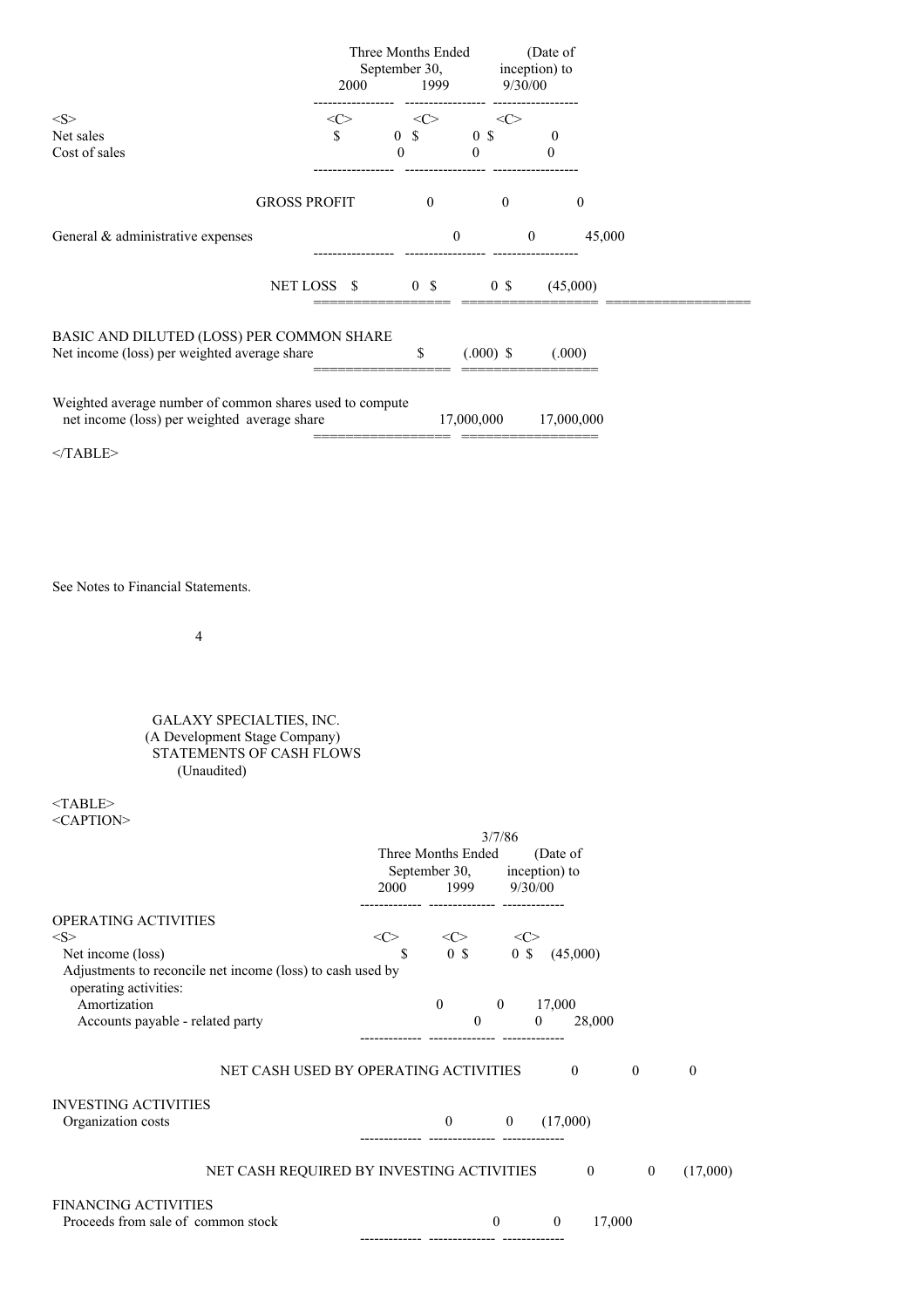| NET CASH PROVIDED BY FINANCING ACTIVITIES        | $\theta$ | $\theta$                           | 17,000 |
|--------------------------------------------------|----------|------------------------------------|--------|
|                                                  |          |                                    |        |
| INCREASE IN CASH AND CASH EQUIVALENTS            | $\theta$ |                                    |        |
| Cash and cash equivalents at beginning of period |          |                                    |        |
|                                                  |          |                                    |        |
|                                                  |          | $\wedge$ $\wedge$<br>$\sim$ $\sim$ | $\sim$ |

CASH & CASH EQUIVALENTS AT END OF PERIOD \$ 0 \$ 0 \$ 0 ============= ============== =============

 $<$ /TABLE>

See Notes to Financial Statements.

5

GALAXY SPECIALTIES, INC. (A Development Stage Company) NOTES TO FINANCIAL STATEMENTS September 30, 2000

# NOTE 1: SUMMARY OF SIGNIFICANT ACCOUNTING PRINCIPLES

### a. Basis of Presentation

The accompanying financial statements have been prepared in accordance with generally accepted accounting principles ("GAAP") for interim financial information. Accordingly, they do not include all of the information and footnotes required by generally accepted auditing principles for complete financial statements. The unaudited financial statements should, therefore, be read in conjunction with the financial statements and notes thereto in the Report on Form 10-SB12G for the year ended June 30, 2000. In the opinion of management, all adjustments (consisting of normal and recurring adjustments) considered necessary for a fair presentation, have been included. The results of operations for the three month period ended September 30, 2000 are not necessarily indicative of the results that may be expected for the entire fiscal year.

b. Organization & Consolidation Policy

Galaxy Specialties, Inc. (the Company), a Nevada corporation, was incorporated on May 22, 2000. On June 5, 2000, the Company merged with Hystar Aerospace Marketing Corporation of Montana Inc. (Hystar). The Company is the surviving corporation.

Hystar Aerospace Marketing Corporation of Montana was incorporated March 7, 1986 to lease, sell, and market airships and the Burkett Mill, a waste milling device, which rights were acquired from VIP Worldnet, Inc., initially the only shareholder. The technology to further develop the airship and the mill by the parent company proved to be prohibitive, and shortly after the acquisition of the marketing rights further activity ceased. Hystar has been inactive since that date.

The merger was recorded under the pooling of interests method of accounting. Each share of the Company remained outstanding as one fully paid and non-assessable share of capital stock of the surviving corporation.

The accompanying financial statements present the financial condition and results of operations of Hystar from its inception through the merger date and of the surviving entity, the Company, as of the merger date.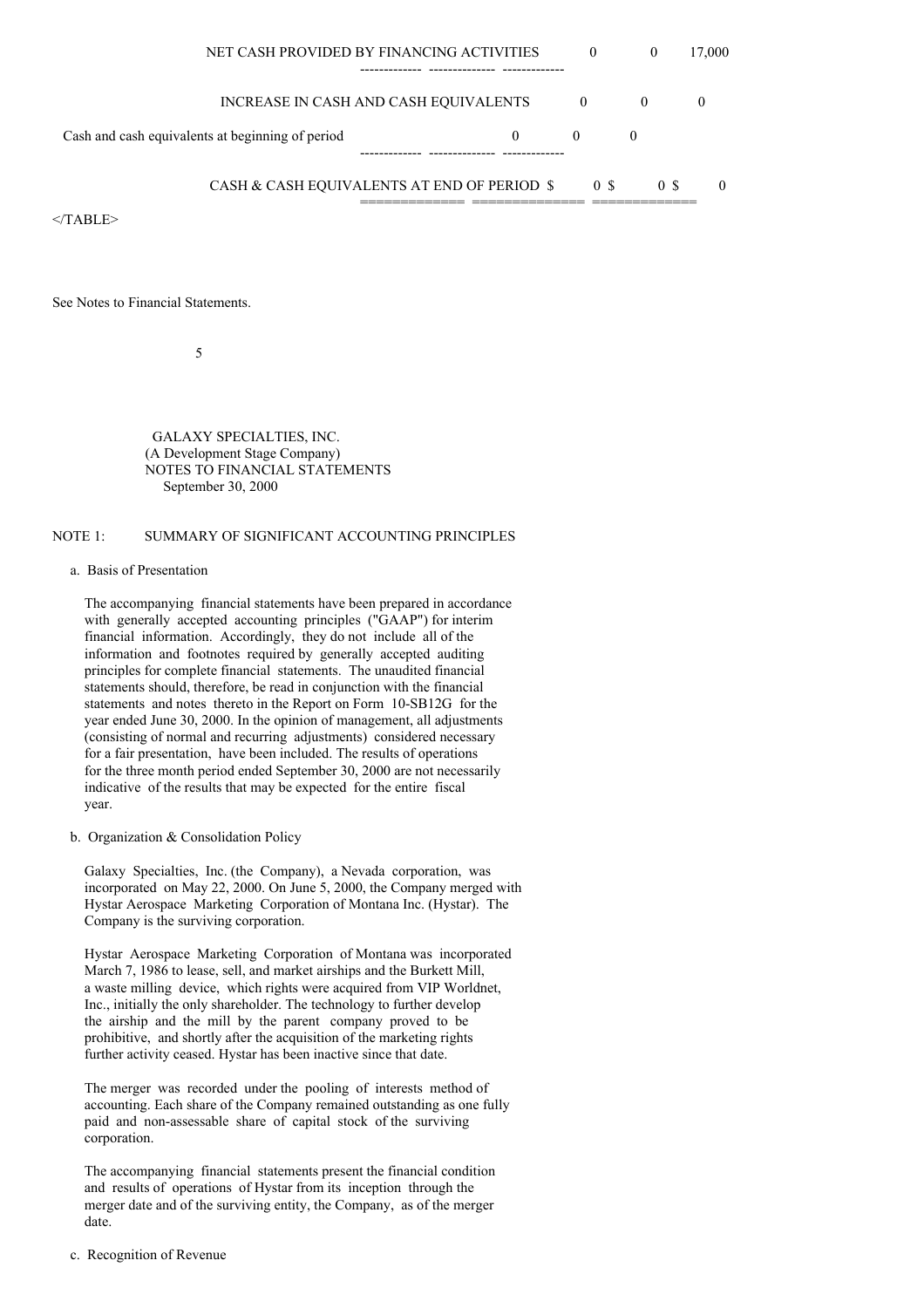The Company recognizes income and expense on the accrual basis of accounting.

#### d. Net Loss Per Common Share

Basic and diluted loss per common share is computed by dividing net loss available to common shareholders by the weighted average number of common shares outstanding during the periods presented.

#### e. Cash and Cash Equivalents

The Company considers all highly liquid investments with maturities of three months or less to be cash equivalents.

6

GALAXY SPECIALTIES, INC. (A Development Stage Company) NOTES TO FINANCIAL STATEMENTS (continued) September 30, 2000

# NOTE 1: SUMMARY OF SIGNIFICANT ACCOUNTING PRINCIPLES (continued)

## f. Provision for Income Taxes

The Company records the income tax effect of transactions in the same year that the transactions enter into the determination of income, regardless of when the transactions are recognized for tax purposes. Tax credits are recorded in the year realized. Since the Company has not yet realized income as of the date of this report, no provision for income taxes has been made.

In February, 1992, the Financial Accounting Standards Board adopted Statement of Financial Accounting Standards No. 109, Accounting for Income Taxes, which supersedes substantially all existing authoritative literature for accounting for income taxes and requires deferred tax balances to be adjusted to reflect the tax rates in effect when those amounts are expected to become payable or refundable. The Statement was applied in the Company's financial statements for the fiscal year commencing July 1, 1992.

No provision for income taxes have been recorded due to net operating loss carryforwards totaling approximately \$45,000 that will be offset against future taxable income. These NOL carryforwards begin to expire in the year 2001. No tax benefit has been reported in the financial statements because the Company believes there is a 50% or greater chance the carryforwards will expire unused.

#### g. Use of Estimates

The preparation of financial statements in conformity with generally accepted accounting principles requires management to make estimates and assumptions that affect the reported amounts of assets and liabilities and disclosure of contingent assets and liabilities at the date of the financial statement and the reported amounts of revenues and expenses during the reporting period. Actual results could differ from those estimates.

#### h. Dividend Policy

The Company has not yet adopted any policy regarding payment of dividends.

i. Organization Costs

The Company amortized its organization costs over a five year period.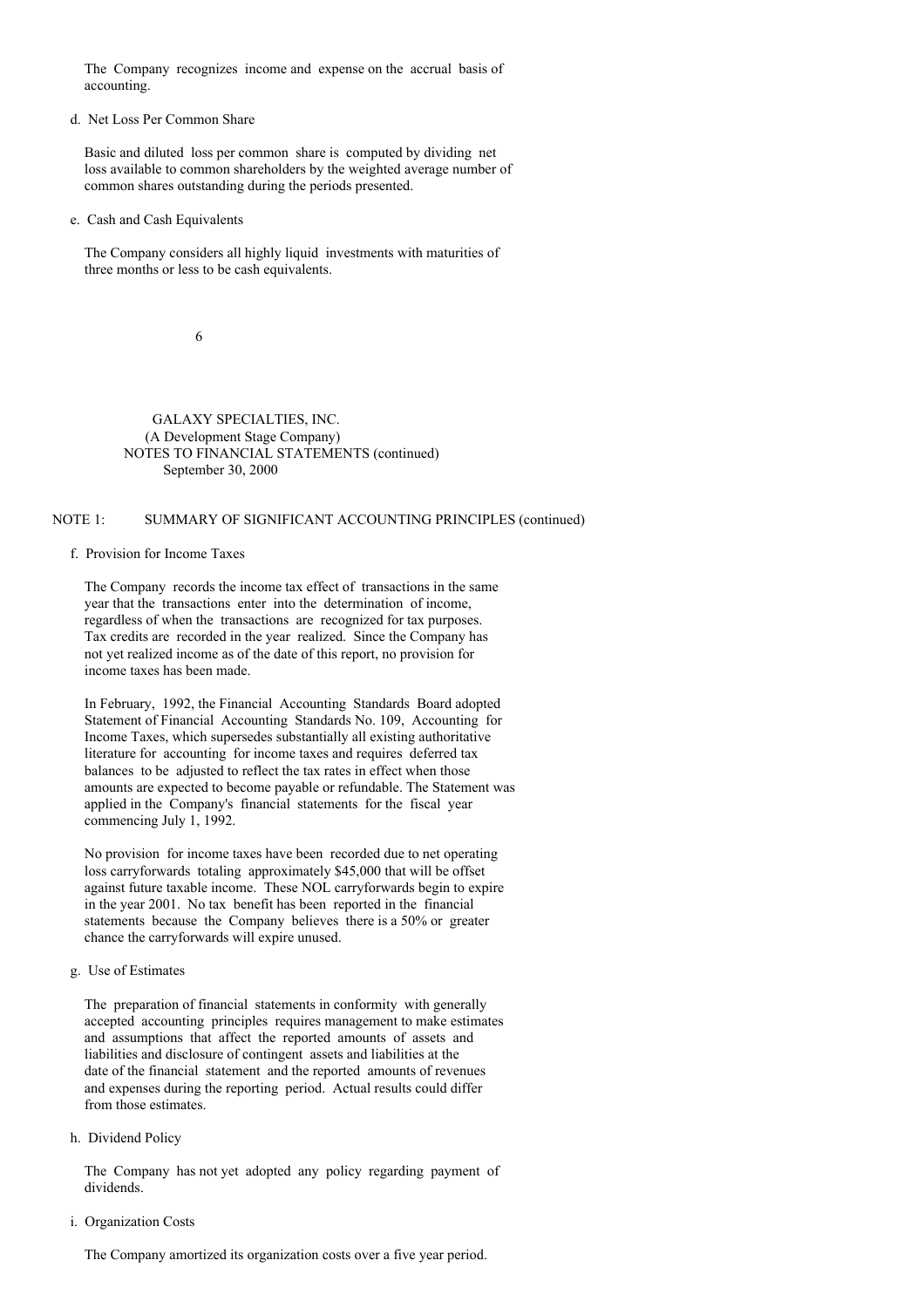### NOTE 2: GOING CONCERN

The accompanying financial statements have been prepared assuming that the Company will continue as a going concern. The Company has no assets and has had recurring operating losses for the past several years and is dependent upon financing to continue operations. The financial statements do not include any adjustments that might result from the outcome of this uncertainty. It is management's plan to find an operating company to merge with, thus creating necessary operating revenue.

#### NOTE 3: CAPITALIZATION

In 1986, the Company issued 17,000,000 shares of common stock for the marketing rights to a waste milling device. The value of this issuance was \$17,000.

7

GALAXY SPECIALTIES, INC. (A Development Stage Company) NOTES TO FINANCIAL STATEMENTS (continued) September 30, 2000

# NOTE 4: RELATED PARTY TRANSACTIONS

During the year ended June 30, 2000, the Company incurred \$28,000 of professional fees payable to Mutual Ventures Corp. An officer of the Company is also an employee of Mutual Ventures Corp.

# NOTE 5: DEVELOPMENT STAGE COMPANY

The Company is a development stage company as defined in Financial Accounting Standards Board Statement No. 7. It is concentrating substantially all of its efforts in raising capital and searching for a business operation with which to merge, or assets to acquire, in order to generate significant operations.

8

Item 2. Management's Discussion and Analysis of Financial Condition and Results of Operations

In this report references to "Galaxy," "we," "us," and "our" refer to Galaxy Specialities, Inc.

#### Forward Looking Statements

This Form 10-QSB contains certain forward-looking statements within the meaning of the Private Securities Litigation Reform Act of 1995. For this purpose any statements contained in this Form 10-QSB that are not statements of historical fact may be deemed to be forward-looking statements. Without limiting the foregoing, words such as "may," "will," "expect," "believe," "anticipate," "estimate" or "continue" or comparable terminology are intended to identify forward- looking statements. These statements by their nature involve substantial risks and uncertainties, and actual results may differ materially depending on a variety of factors, many of which are not within Galaxy's control. These factors include but are not limited to economic conditions generally and in the market which Galaxy may participate; competition within Galaxy's chosen market and failure by Galaxy to successfully develop business relationships.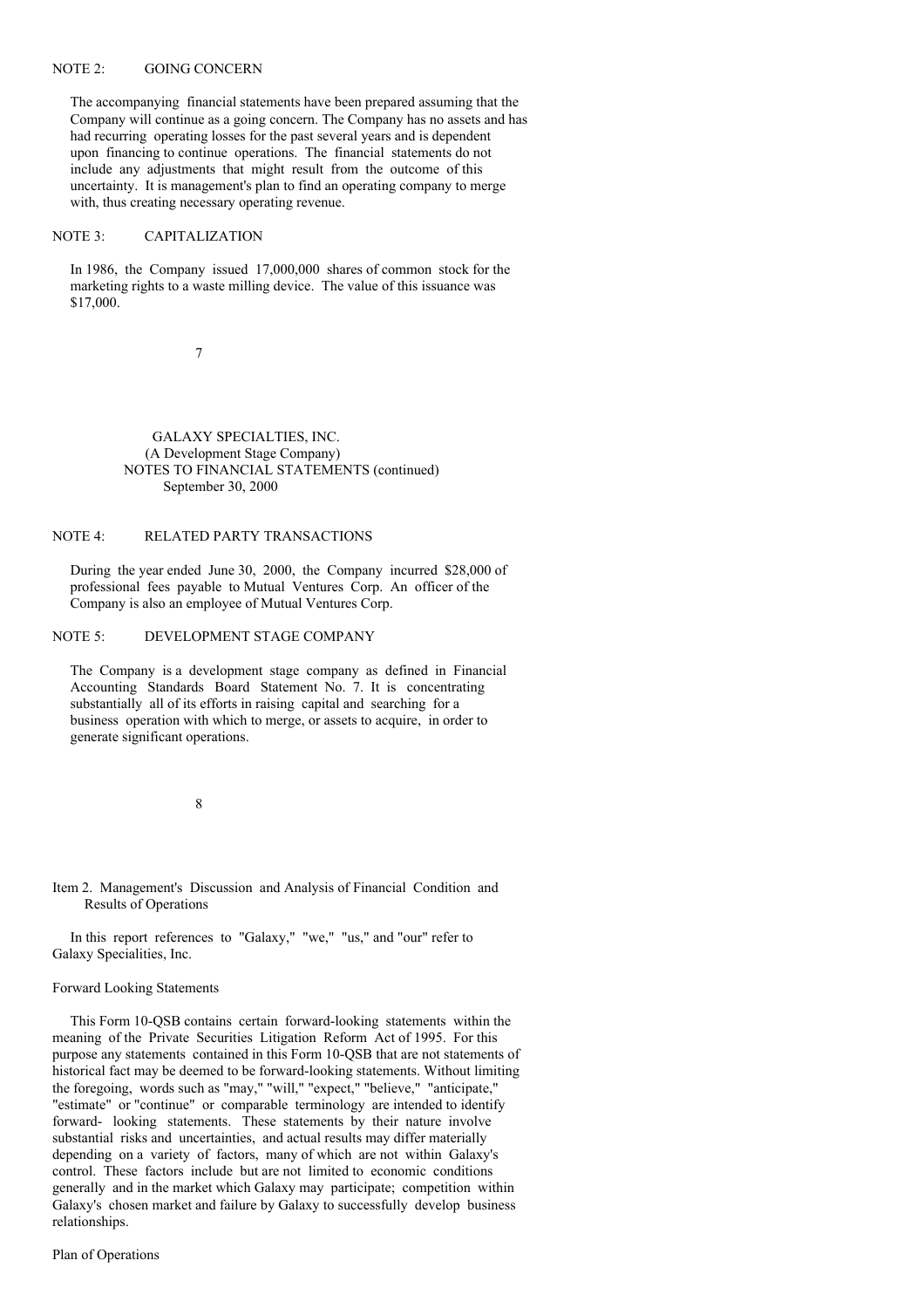Since inception, we have had no revenues and have experienced losses. We have financed our operations primarily through the sale of our common stock or by loans from shareholders. As of September 30, 2000, we had no cash on hand and total current liabilities of \$28,000. The \$28,000 accounts payable is for legal and accounting fees which were paid on our behalf by Mutual Ventures Corporation, a related party. We have no material commitments for the next twelve months. We believe that our current cash needs for at least the next twelve months can be met by loans from our directors, officers and shareholders.

Our management intends to actively pursue business opportunities during the next twelve months. All risks inherent in new and inexperienced enterprises are inherent in our business. We have not made a formal study of the economic potential of any business. At the present, we have not identified any assets or business opportunities for acquisition.

Based on current economic and regulatory conditions, management believes that it is possible, if not probable, for a company like ours, without many assets or liabilities, to negotiate a merger or acquisition with a viable private company. The opportunity arises principally because of the high legal and accounting fees and the length of time associated with the registration process of "going public". However, should any of these conditions change, it is very possible that there would be little or no economic value for anyone taking over control of Galaxy.

Potential investors must recognize that because of our limited capital available for investigation and management's limited experience in business analysis we may not discover or adequately evaluate adverse facts about the business opportunity to be acquired. Also, we intend to concentrate our acquisition efforts on properties or businesses that we believe to be undervalued or that we believe may realize a substantial benefit from being publicly owned. Investors should expect that any acquisition candidate may have little or no operating history, or a history of losses or low profitability.

It is emphasized that our management may effect transactions having a potentially adverse impact upon our shareholders pursuant to the authority and discretion of our management to complete acquisitions without submitting any proposal to the stockholders for their consideration.

Should a merger or acquisition prove unsuccessful, it is possible that we may decide not to pursue further acquisition activities and management may abandon its activities and our shares would become worthless.

9

#### PART II - OTHER INFORMATION

Item 6. Exhibits and Reports on Form 8-K

(a) Exhibits 27 Financial Data Schedule

(b) Reports on Form 8-K None.

#### SIGNATURES

Pursuant to the requirements of the Securities and Exchange Act of 1934, the Issuer has duly caused this report to be signed on its behalf by the undersigned thereunto duly authorized.

# GALAXY SPECIALITIES, INC.

Dated: October 31, 2000 /s/ Jeanne Ball --------------------------------------------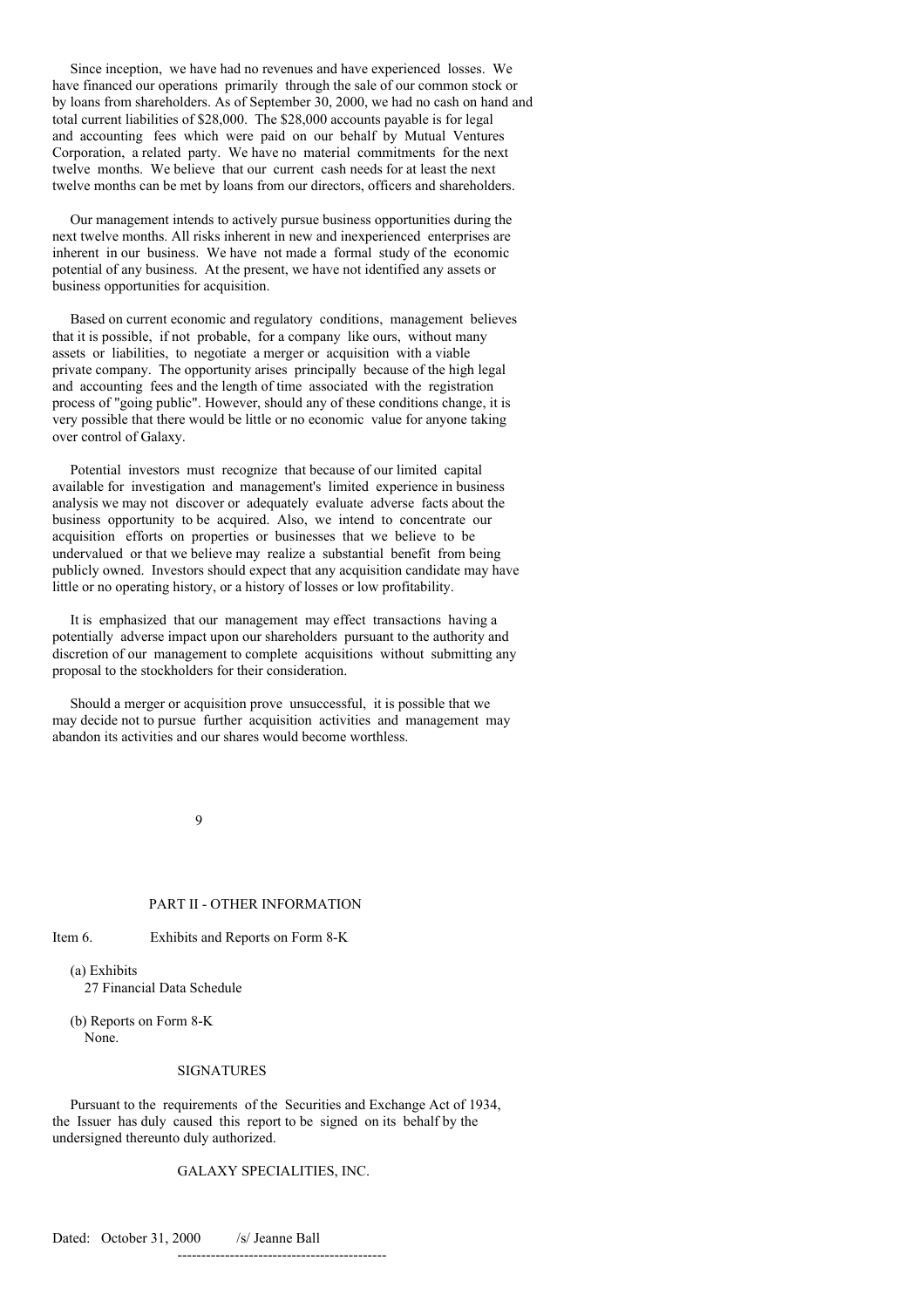Jeanne Ball, President and Director

10